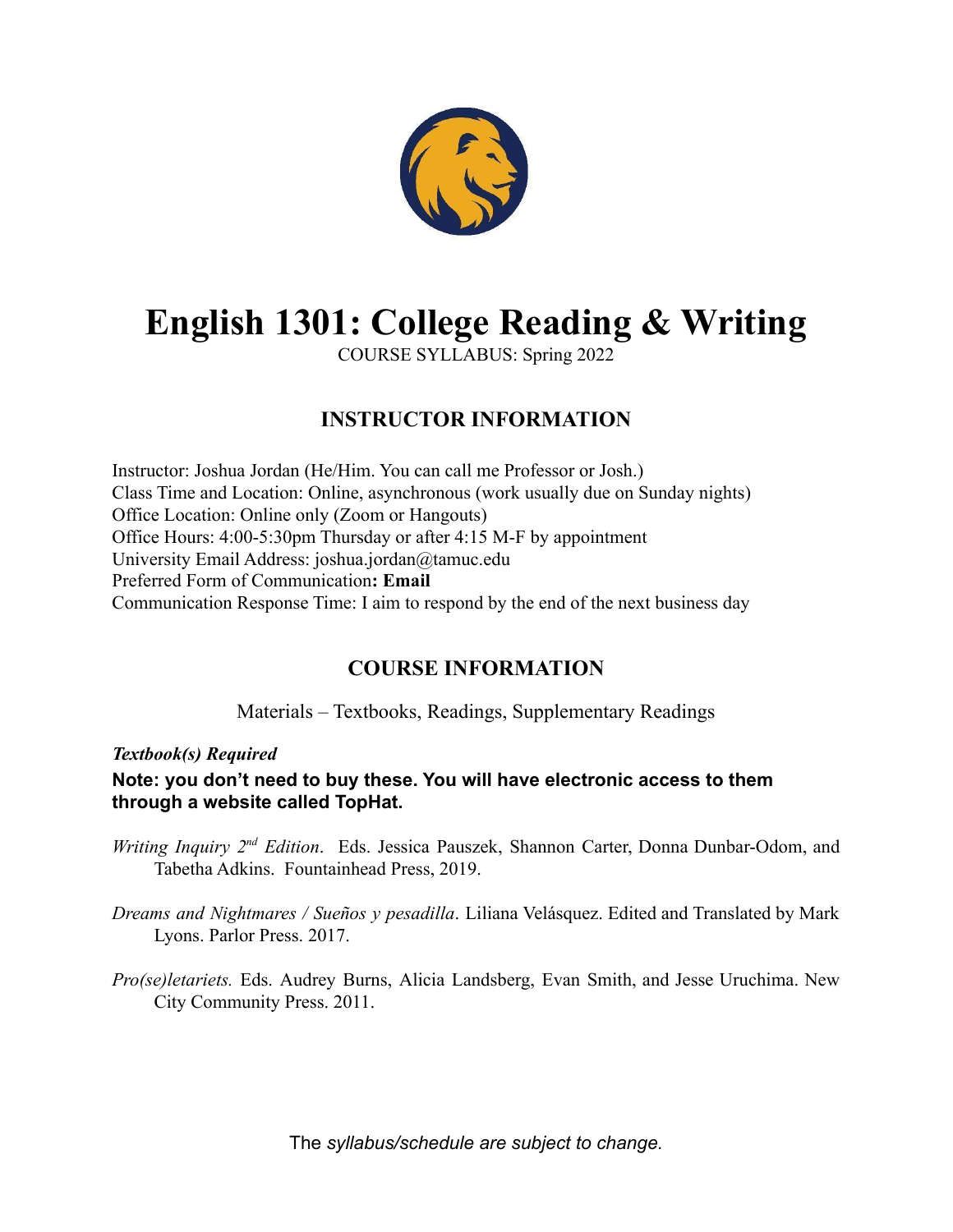#### *Course Description*

English 1301 introduces students to writing as an extended, complex, recursive process and prepares students for English 1302, which more rigorously examines the forms and structures of argument and means to approaching multiple audiences. In 1301 students will write weekly, and will work on essay organization and development. The course will emphasize close reading, summarizing, and analysis of expository texts, including student writing.

#### **Student Learning Outcomes:**

- 1. Students will be able to analyze, evaluate, or solve problems when given a set of circumstances, data, texts, or art.
- 2. In written, oral, and/or visual communication, A&M-Commerce students will communicate in a manner appropriate to audience and occasion, with an evident message and organizational structure.
- 3. Students will be able to work together toward a shared purpose relevant to the course or discipline with a sense of shared responsibility for meeting that purpose.
- 4. Students will understand and practice academic honesty.

# **COURSE REQUIREMENTS**

#### **Minimal Technical Skills Needed**

**This is an online, asynchronous course**. You need to be able navigate D2L, watch pre-recorded lectures, use the TopHat website to read and submit assignments, and use email to communicate with your instructor as needed..

## **Instructional Methods**

This course consists of **pre-recorded lectures, online assignments, and occasional emails.** You have no required in person appointments or weekly conference calls. You may have occasional conference calls to facilitate a group assignment or to check in with me on how you're doing.

#### **Guidance for Written Assignments**

Details on each written assignment will be shared in class. In general, follow the following guidelines for all written work. Use a clear, well supported thesis. Please write in a way that displays your craft as a writer and editor.

Note that I am multilingual, anti-racist, and an experienced English as a Second Language teacher. Therefore, **I accept written work in any dialect of English. Your grade will not be penalized** for your use of terms, spelling, or expressions that reflect how people naturally write and speak in your communities, even if this speech doesn't match what you have been told is standard English. (Please use the polite version of whatever English you use, as if speaking to a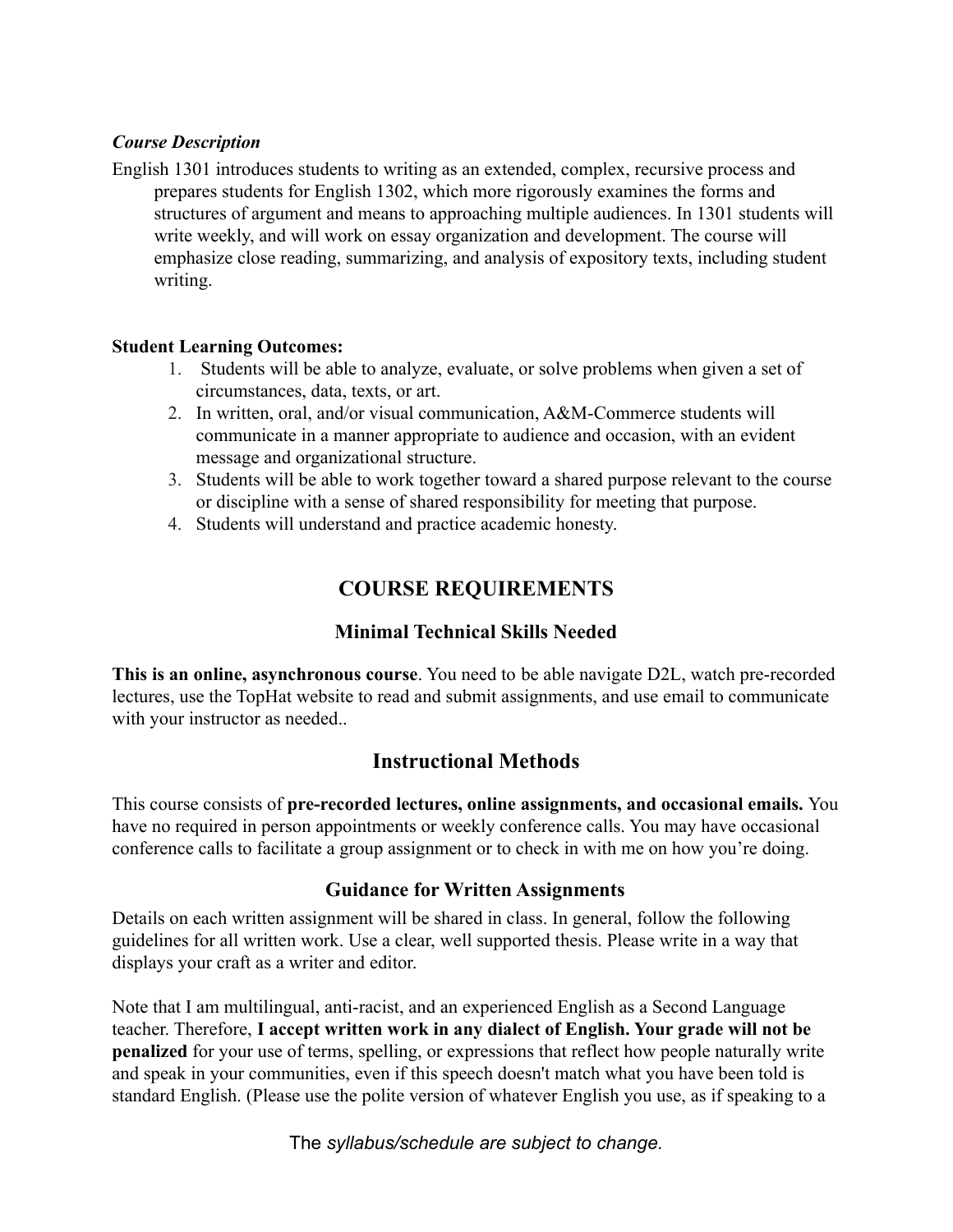person you respect.) If you believe a particular term or expression may be unfamiliar to me, you are welcome but not required to explain it (for example, in a footnote in your paper or by emailing me.)

# **GRADING**

Final grades in this course will be based on the following scale:

 $A = 90\% - 100\%$  $B = 80\% - 89\%$  $C = 70\% - 79\%$  $D = 60\% - 69\%$  $F = 59\%$  or Below

Note: assignments are usually due on Sunday nights.

| <b>Assignment</b>                                                                               | Weight of<br>Grade: |
|-------------------------------------------------------------------------------------------------|---------------------|
| Writing Assignment 1: Narrating Literacy                                                        | 10%                 |
| Writing Assignment 2: Expanding Literacy                                                        | 15%                 |
| Writing Assignment 3: Group Presentation and Reflection                                         | 15%                 |
| Writing Assignment 4: Tensions in Literacy                                                      | 15%                 |
| Writing Assignment 5: Final Reflective Project                                                  | 20%                 |
| Quizzes, Participation, and Homework (including TopHat assignments and<br>D2L discussion posts) | 25%                 |

## **TECHNOLOGY REQUIREMENTS**

#### **LMS**

All course sections offered by Texas A&M University-Commerce have a corresponding course shell in the myLeo Online Learning Management System (LMS). Below are technical requirements

LMS Requirements: <https://community.brightspace.com/s/article/Brightspace-Platform-Requirements>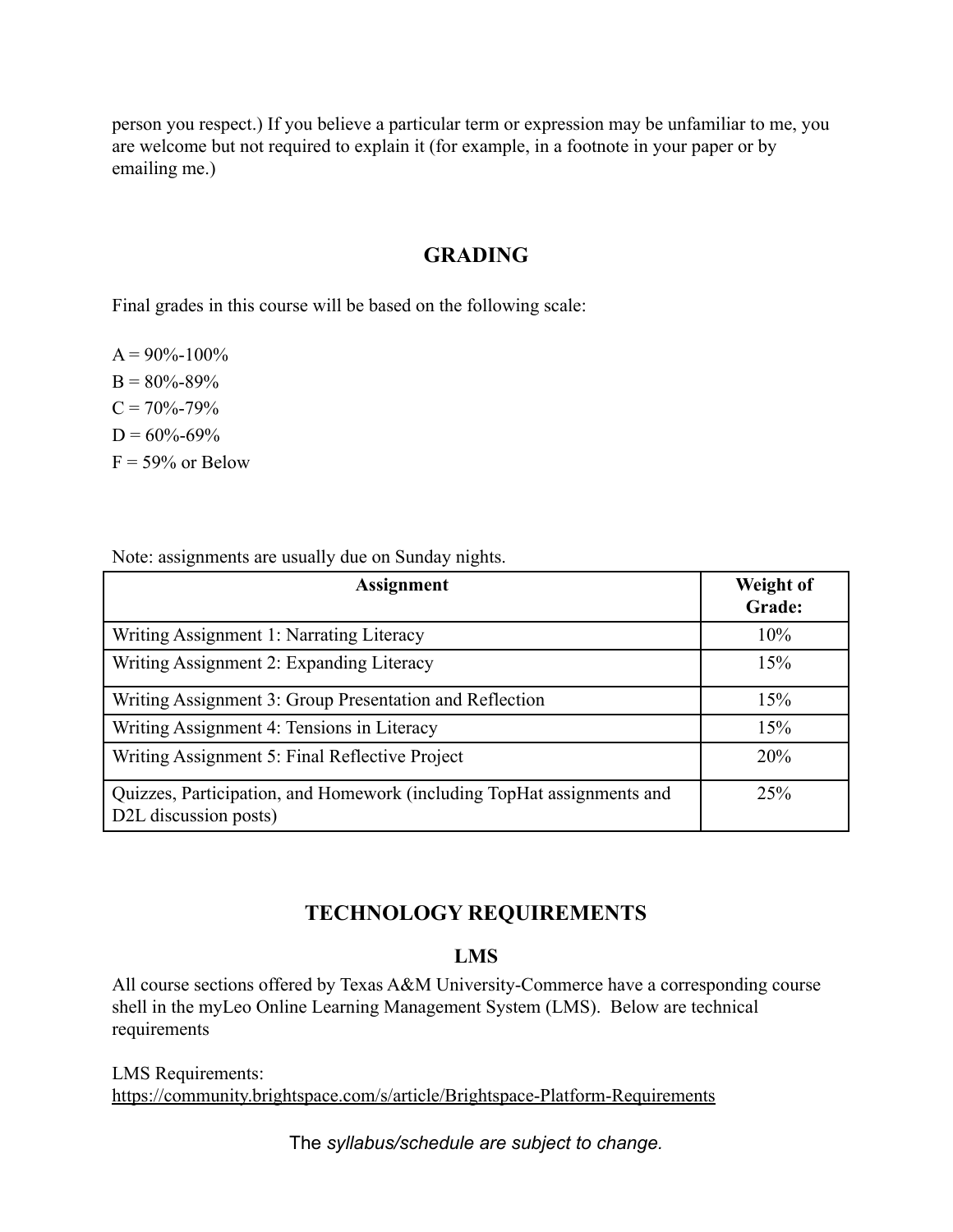LMS Browser Support: [https://documentation.brightspace.com/EN/brightspace/requirements/all/browser\\_support.htm](https://documentation.brightspace.com/EN/brightspace/requirements/all/browser_support.htm)

YouSeeU Virtual Classroom Requirements: <https://support.youseeu.com/hc/en-us/articles/115007031107-Basic-System-Requirements>

You will need your campus-wide ID (CWID) and password to log into the course. If you do not know your CWID or have forgotten your password, contact the Center for IT Excellence (CITE) at 903.468.6000 or [helpdesk@tamuc.edu](mailto:helpdesk@tamuc.edu)**.**

# **COMMUNICATION AND SUPPORT**

If you have any questions or are having difficulties with the course material, please contact me at joshua.jordan@tamuc.edu.

## **Technical Support**

If you are having technical difficulty with any part of Brightspace, please contact Brightspace Technical Support at 1-877-325-7778. Other support options can be found here:

<https://community.brightspace.com/support/s/contactsupport>

## **Grievance Procedure**

Students who have concerns regarding their courses should first address those concerns with the assigned instructor in order to reach a resolution. Students who are unsatisfied with the outcome of that conversation or have not been able to meet individually with their instructor, whether in-person, by email, by telephone, or by another communication medium, should then schedule an appointment with the Director of Writing, Dr. Ashanka Kumari, by emailing her. Before an appointment is scheduled the student must provide clearly documented and explained issues as to why the meeting is being requested. The student must also state when they discussed the issue *in video chat or via phone (not email!)* with their instructor already.

Where applicable, students should also consult University Procedure 13.99.99.R0.05 ("Student Appeal of Instructor Evaluation").

Departmental Chain of Command for ENG 100/1301/1302 courses: Instructor -> Dr. Ashanka Kumari, Director of Writing -> Dr. Karen Roggenkamp, Assistant Department Head or Dr. Hunter Hayes, Department Head

# **A&M-Commerce Supports Students' Mental Health**

The Counseling Center at A&M-Commerce, located in the Halladay Building, Room 203, offers counseling services, educational programming, and connection to community resources for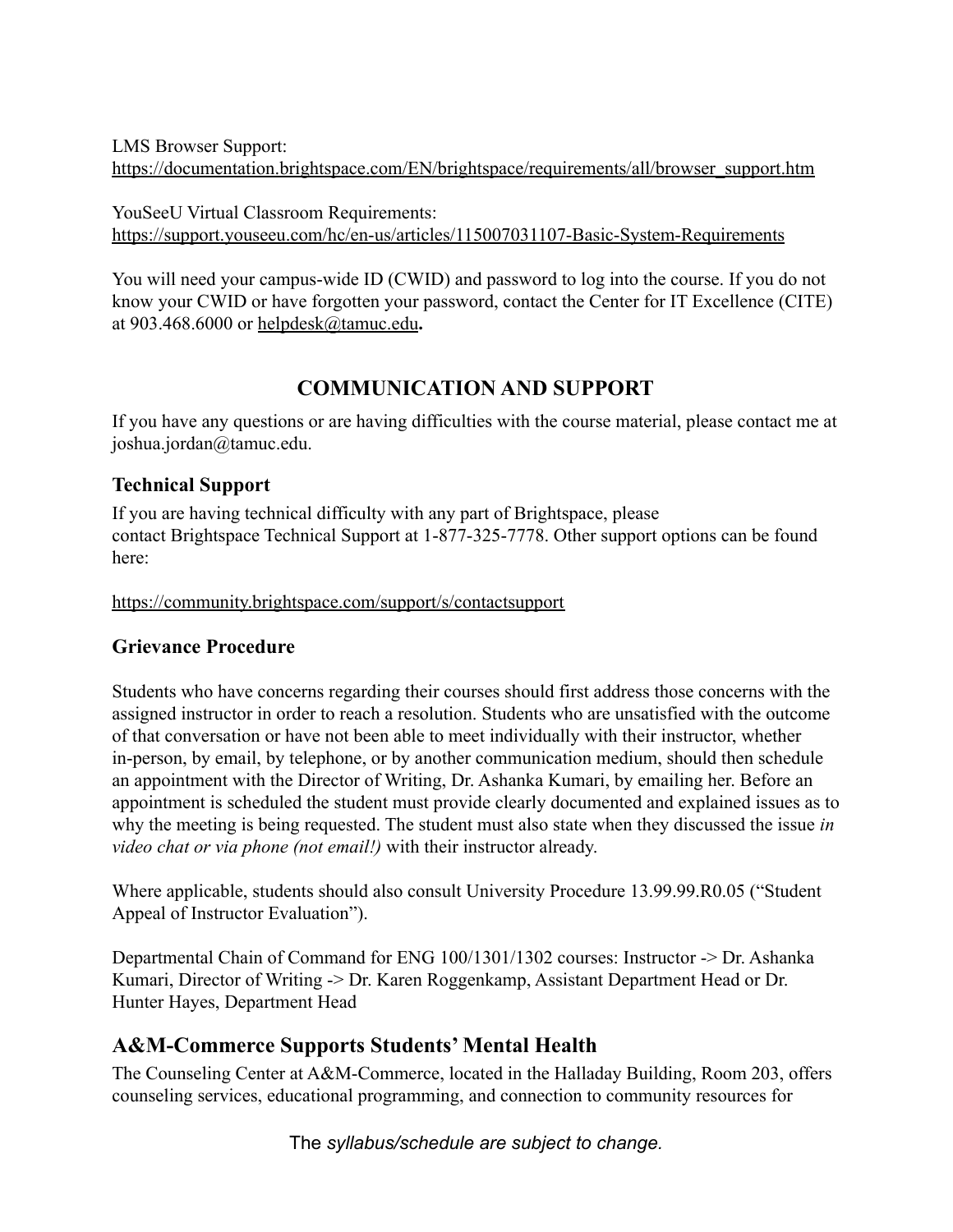students. Students have 24/7 access to the Counseling Center's crisis assessment services by calling 903-886-5145. For more information regarding Counseling Center events and confidential services, please visit **[www.tamuc.edu/counsel](http://www.tamuc.edu/counsel)**

# **COURSE AND UNIVERSITY PROCEDURES/POLICIES**

# **Student Conduct**

All students enrolled at the University shall follow the tenets of common decency and acceptable behavior conducive to a positive learning environment. The Code of Student Conduct is described in detail in the [Student Guidebook.](http://www.tamuc.edu/Admissions/oneStopShop/undergraduateAdmissions/studentGuidebook.aspx)

[http://www.tamuc.edu/Admissions/oneStopShop/undergraduateAdmissions/studentGuidebook.as](http://www.tamuc.edu/Admissions/oneStopShop/undergraduateAdmissions/studentGuidebook.aspx) [px](http://www.tamuc.edu/Admissions/oneStopShop/undergraduateAdmissions/studentGuidebook.aspx)

Students should also consult the Rules of Netiquette for more information regarding how to interact with students in an online forum: <https://www.britannica.com/topic/netiquette>

# **Academic Integrity**

Students at Texas A&M University-Commerce are expected to maintain high standards of integrity and honesty in all of their scholastic work. For more details and the definition of academic dishonesty see the following procedures:

[Undergraduate Academic Dishonesty 13.99.99.R0.03](http://www.tamuc.edu/aboutUs/policiesProceduresStandardsStatements/rulesProcedures/13students/undergraduates/13.99.99.R0.03UndergraduateAcademicDishonesty.pdf) [Undergraduate Student Academic Dishonesty Form](http://www.tamuc.edu/aboutUs/policiesProceduresStandardsStatements/rulesProcedures/documents/13.99.99.R0.03UndergraduateStudentAcademicDishonestyForm.pdf)

[http://www.tamuc.edu/aboutUs/policiesProceduresStandardsStatements/rulesProcedures/docume](http://www.tamuc.edu/aboutUs/policiesProceduresStandardsStatements/rulesProcedures/documents/13.99.99.R0.03UndergraduateStudentAcademicDishonestyForm.pdf) [nts/13.99.99.R0.03UndergraduateStudentAcademicDishonestyForm.pdf](http://www.tamuc.edu/aboutUs/policiesProceduresStandardsStatements/rulesProcedures/documents/13.99.99.R0.03UndergraduateStudentAcademicDishonestyForm.pdf)

[Graduate Student Academic Dishonesty Form](http://www.tamuc.edu/academics/graduateschool/faculty/GraduateStudentAcademicDishonestyFormold.pdf)

[http://www.tamuc.edu/academics/graduateschool/faculty/GraduateStudentAcademicDishonestyF](http://www.tamuc.edu/academics/graduateschool/faculty/GraduateStudentAcademicDishonestyFormold.pdf) [ormold.pdf](http://www.tamuc.edu/academics/graduateschool/faculty/GraduateStudentAcademicDishonestyFormold.pdf)

[http://www.tamuc.edu/aboutUs/policiesProceduresStandardsStatements/rulesProcedures/13stude](http://www.tamuc.edu/aboutUs/policiesProceduresStandardsStatements/rulesProcedures/13students/undergraduates/13.99.99.R0.03UndergraduateAcademicDishonesty.pdf) [nts/undergraduates/13.99.99.R0.03UndergraduateAcademicDishonesty.pdf](http://www.tamuc.edu/aboutUs/policiesProceduresStandardsStatements/rulesProcedures/13students/undergraduates/13.99.99.R0.03UndergraduateAcademicDishonesty.pdf)

## **Syllabus Change Policy**

The syllabus is a guide. Circumstances and events, such as student progress, may make it necessary for the instructor to modify the syllabus during the semester. Any changes made to the syllabus will be announced in advance.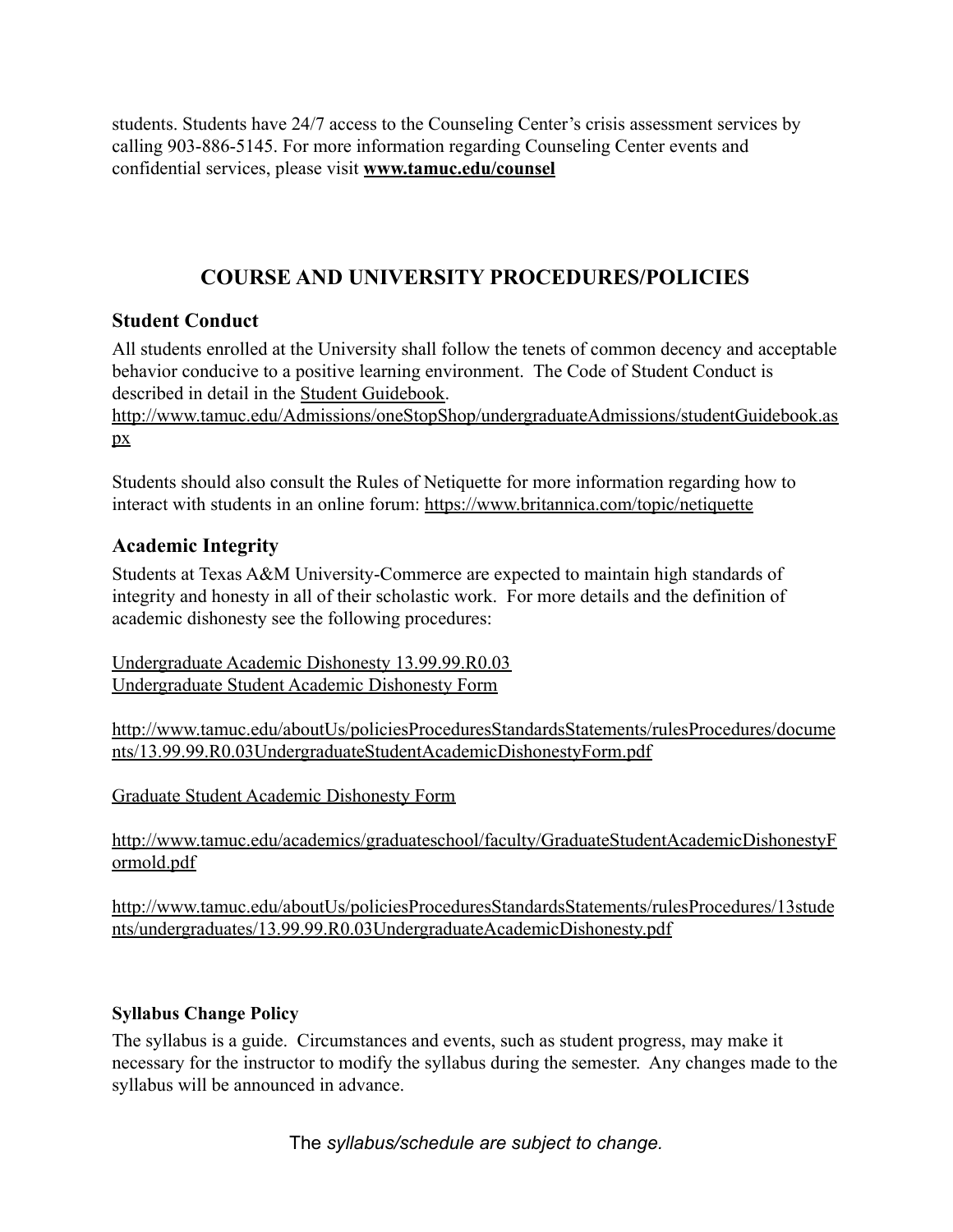#### **Collection of Data for Measuring Institutional Effectiveness**

In order to measure the level of compliance with the university's Institutional Effectiveness guidelines, throughout the semester, I will collect some of the ungraded texts you produce. The texts will be part of a portfolio created on your behalf and will be measured to ensure that our program "promotes practices that result in higher student academic achievement; an enhanced student experience; aligned and transparent decisions; and readily available information for improvement, accountability, and accreditation" (see "Department of Institutional Effectiveness," [http://www.tamuc.edu/aboutus/institutionalEffectiveness/default.aspx\)](http://www.tamuc.edu/aboutus/institutionalEffectiveness/default.aspx). This is solely an assessment of program effectiveness and in no way affects students' course grades or GPAs.

#### *TAMUC Attendance*

Please contact me (Josh) by email ahead of time if you will not be able to complete an assignment the week it is due. In general, I expect participation every week. But remember that this class is asynchronous, so you may do your work any time during the week.

For more information about the attendance policy please visit the [Attendance](http://www.tamuc.edu/admissions/registrar/generalInformation/attendance.aspx) webpage and [Procedure 13.99.99.R0.01.](http://www.tamuc.edu/aboutUs/policiesProceduresStandardsStatements/rulesProcedures/13students/academic/13.99.99.R0.01.pdf) <http://www.tamuc.edu/admissions/registrar/generalInformation/attendance.aspx>

[http://www.tamuc.edu/aboutUs/policiesProceduresStandardsStatements/rulesProcedures/13stude](http://www.tamuc.edu/aboutUs/policiesProceduresStandardsStatements/rulesProcedures/13students/academic/13.99.99.R0.01.pdf) [nts/academic/13.99.99.R0.01.pdf](http://www.tamuc.edu/aboutUs/policiesProceduresStandardsStatements/rulesProcedures/13students/academic/13.99.99.R0.01.pdf)

## *ADA Statement Students with Disabilities*

Students with Disabilities information: The Americans with Disabilities Act (ADA) is a federal anti-discrimination statute that provides comprehensive civil rights protection for persons with disabilities. Among other things, this legislation requires that all students with disabilities be guaranteed a learning environment that provides for reasonable accommodation of their disabilities. If you have a disability requiring an accommodation, please contact:

Student Disability Resources & Services Texas A&M University-Commerce Gee Library, Room 162 Phone (903) 886-5150 or (903) 886-5835 Fax (903) 468-8148 [StudentDisabilityServices@tamuc.edu](mailto:StudentDisabilityServices@tamuc.edu)

#### *Nondiscrimination Notice*

A&M–Commerce will comply in the classroom, and in online courses, with all federal and state laws prohibiting discrimination and related retaliation on the basis of race, color, religion, sex, national origin, disability, age, genetic information or veteran status. Further, an environment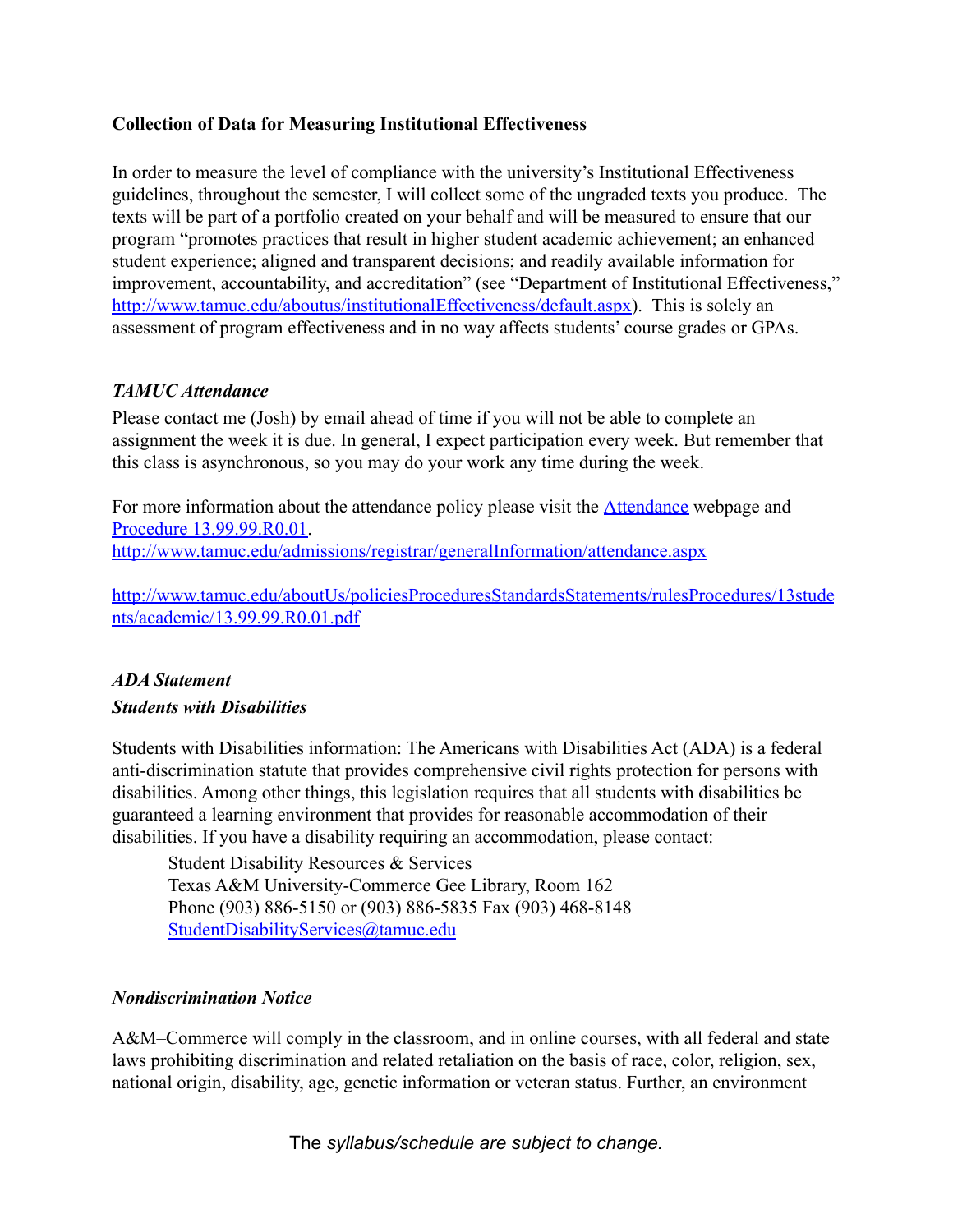free from discrimination on the basis of sexual orientation, gender identity, or gender expression will be maintained.

#### *Campus Concealed Carry Statement*

Texas Senate Bill - 11 (Government Code 411.2031, et al.) authorizes the carrying of a concealed handgun in Texas A&M University-Commerce buildings only by persons who have been issued and are in possession of a Texas License to Carry a Handgun. Qualified law enforcement officers or those who are otherwise authorized to carry a concealed handgun in the State of Texas are also permitted to do so. Pursuant to Penal Code (PC) 46.035 and A&M-Commerce Rule 34.06.02.R1, license holders may not carry a concealed handgun in restricted locations.

For a list of locations, please refer to the Carrying [Concealed Handguns On Campus](http://www.tamuc.edu/aboutUs/policiesProceduresStandardsStatements/rulesProcedures/34SafetyOfEmployeesAndStudents/34.06.02.R1.pdf) document and/or consult your event organizer.

Web url<sup>-</sup>

[http://www.tamuc.edu/aboutUs/policiesProceduresStandardsStatements/rulesProcedures/34Safet](http://www.tamuc.edu/aboutUs/policiesProceduresStandardsStatements/rulesProcedures/34SafetyOfEmployeesAndStudents/34.06.02.R1.pdf) [yOfEmployeesAndStudents/34.06.02.R1.pdf](http://www.tamuc.edu/aboutUs/policiesProceduresStandardsStatements/rulesProcedures/34SafetyOfEmployeesAndStudents/34.06.02.R1.pdf)

Pursuant to PC 46.035, the open carrying of handguns is prohibited on all A&M-Commerce campuses. Report violations to the University Police Department at 903-886-5868 or 9-1-1.

# **Course Calendar**

Note: Readings/Assignments listed in a particular week should be done that week by Sunday night.

#### **Week 1: Writing Inquiry Part I January 12th-16th**

Log into the D2L course Log into the textbook using TopHat Introduction to *Writing Inquiry* and "What is Literacy" by James Paul Gee; Getting Started "Some things we know about teaching" **Week 2: Chapter 1: Experiencing Literacy January 17th-23rd**

# **January 17th MLK Jr. Day - Campus Closed** Brandt "Sponsors of Literacy"; begin writing in class for WA 1 Opperman (10 pages); Malcolm X (2 pages); Alexie; Bring in some more writing for WA 1

#### **Week 3: Chapter 1: Experiencing Literacy January 24th-30th**

García and Green Camfield et al. WA 1 PEER REVIEW (Bring in a draft of WA 1) January 28th Spring Census Day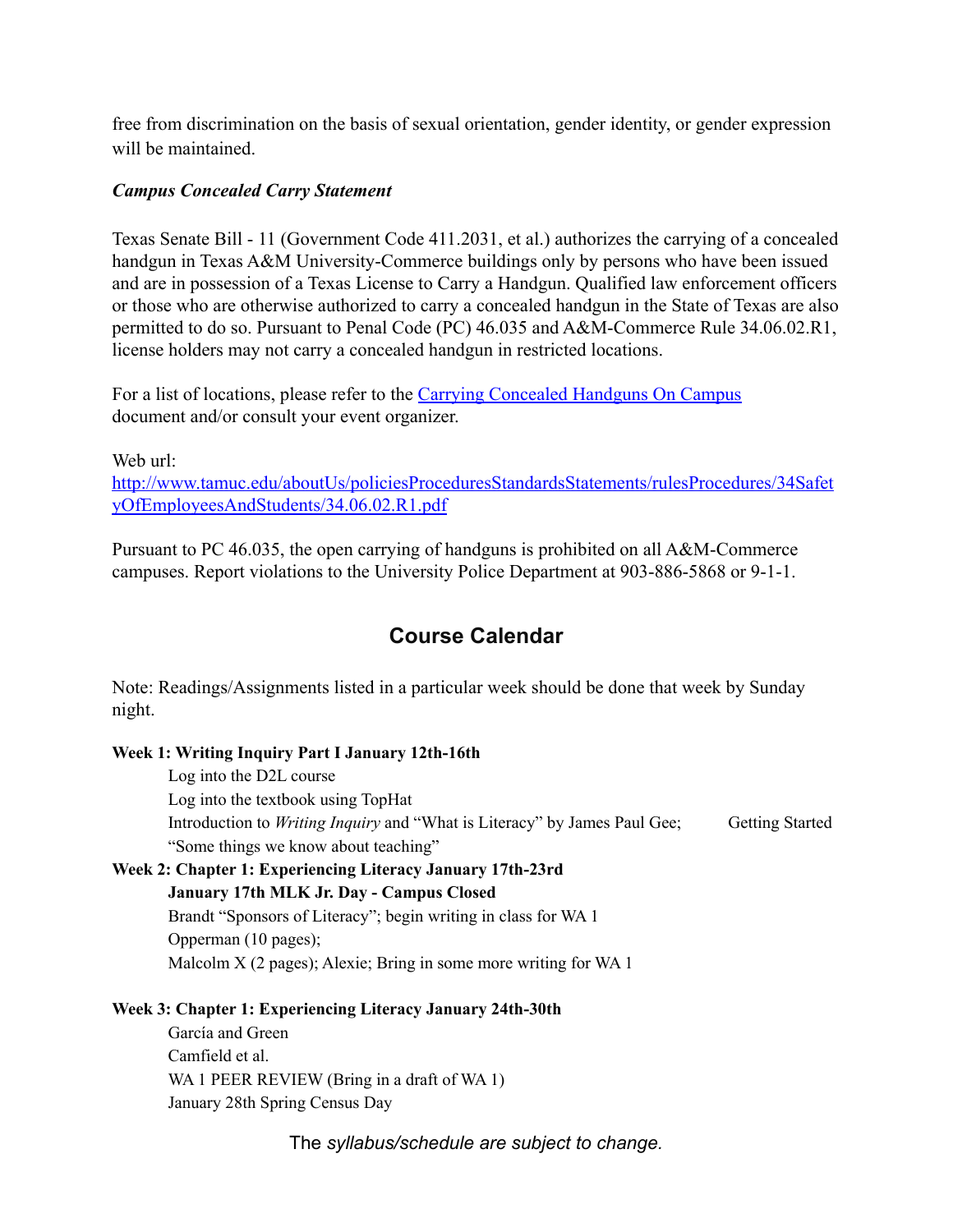**Week 4: Chapter 2: Expanding Literacy: Language and Code-Meshing January 31st-February 6th WA 1 Revision due**; Ch 2 Introduction of Writing Inquiry; Pritchard (14 pages); Green (8) *Dreams and Nightmares;* Go Over WA 2

**Week 5: Chapter 2: Expanding Literacy: Language and Code-Meshing February 7th-13th**

Finish *Dreams and Nightmares***; Student Conference "In Class" Writing**

**Week 6: Chapter 2: Expanding Literacy: Language and Code-Meshing February 14th-20th** Bartholomae; hooks Selections from *Pro(se)letariats* **WA 2 PEER REVIEW**

#### **Week 7: Midterm Projects February 21st-27th**

**Revision**

**WA 2 Revision due**; catch up/check in; Introduce Writing Assignment #3 Work on Writing Assignment #3 in class

#### **Week 8: Midterm Projects February 28th-March 6th**

Work on Writing Assignment #3 in class; develop Reflection Group Presentations

#### **Week 9: Chapter 3: Dominant, Vernacular, and Marginalized Literacies March 7th-13th**

Introduce Chapter 3 and Writing Assignment #4

**[class chooses which readings from Chapter 3**

**to do from Moss; Mirabelli; Carter; Lesh; Alvarez; Marko.]**

Mills

#### **Week 10: Spring Break March 14th-20th**

**Week 11: Chapter 3: Dominant, Vernacular, and Marginalized Literacies March 21st-27th Student Conferences WA 4 Peer Review (bring in a draft),** looking at examples together

**Week 12: Chapter 3: Dominant, Vernacular, and Marginalized Literacies March 28th-April 3rd** Catch Up Time Literacy Game Revising WA 4

#### **Week 13: Chapter 3: Dominant, Vernacular, and Marginalized Literacies April 4th-10th**